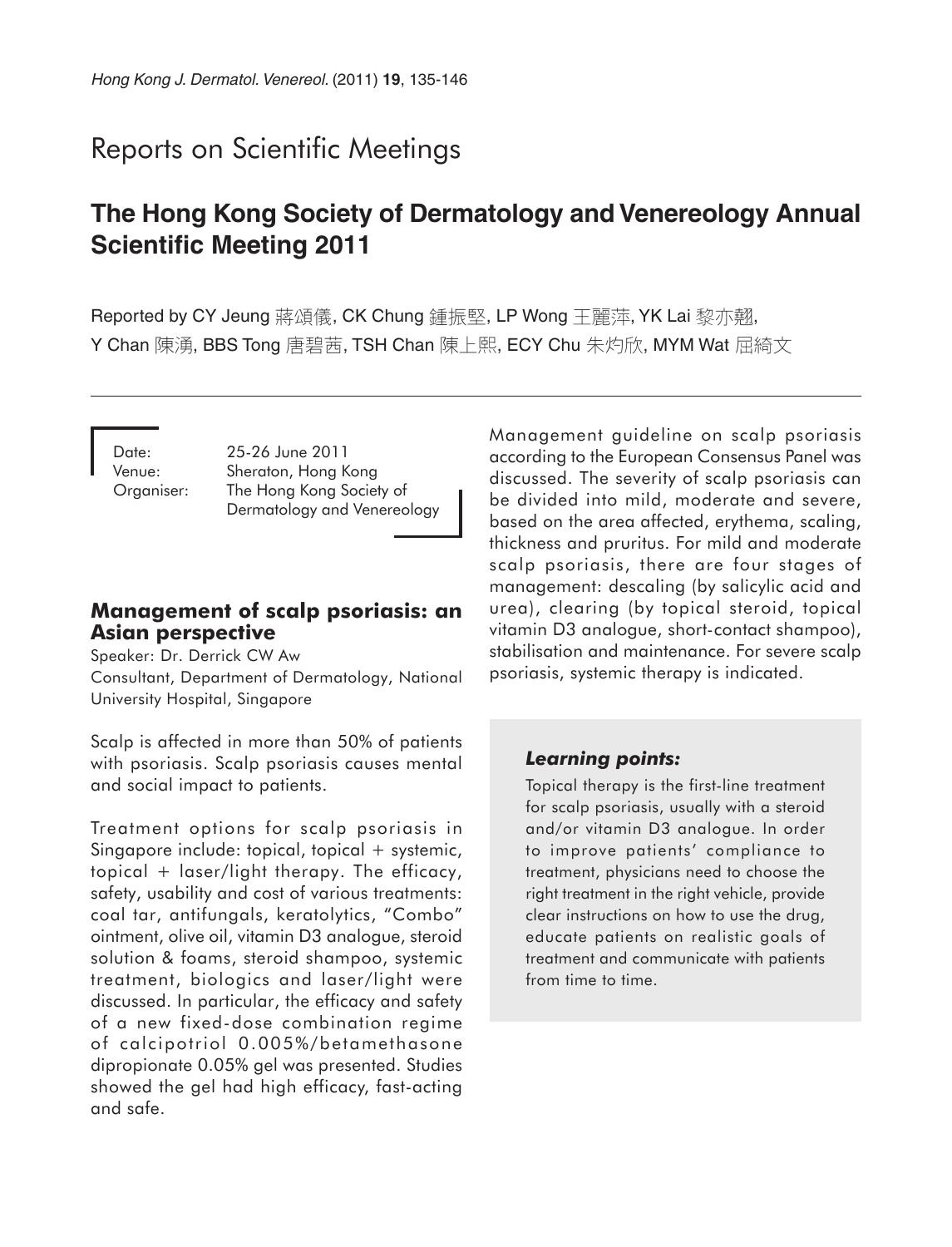# **Management of epidermolysis bullosa: an Australian perspective**

Speaker: Dr. John Su

Head, Department of Dermatology, Box Hill Hospital, Australia

Epidermolysis bullosa (EB) is a rare skin disease causing skin fragility and easy blistering.

Epidermolysis bullosa can be divided into epidermolysis bullosa simplex, junctional EB and dystrophic EB. There are mutations affecting at least fourteen genes.

Multi-disciplinary approach is adopted in managing patients with EB. Dermatologist, paediatrician, nurses, nutritionist, dentist, social worker are the core members in taking care of EB patients. Sometimes, gastroenterologist, pain team, plastic surgeon, occupational therapist are also involved.

Wound care is important to EB patients as they suffer from chronic wound pain, scarring and discomfort. They are prone to wound infection and the development of squamous cell carcinoma. New wound dressing materials, control of pain, itch and infection by medication are vital in the management of EB.

New therapies for EB, e.g. gene replacement therapy, stem cell transplantation and injected allogenic fibroblasts or recombinant type VII collagen are under study with varying results. Currently, morbidity and mortality remain high in some forms of EB.

## *Learning points:*

In managing EB patients, a multi-disciplinary approach should be adopted to improve patients' quality of life.

# **A dermatologist on the paediatric ward**

Speaker: Dr. Henry HF Ho Senior Medical Officer, Social Hygiene Service, Department of Health, Hong Kong

Providing consultations to paediatric patients is one of the most rewarding experiences in the practice of clinical dermatology.

A dermatologist can be asked to see children in a hospital for many reasons; among them the most common is being consulted for input on management of dermatoses. Atopic eczema is a common clinical condition which may require in-patient care. Dermatologists can give advice on the proper treatment, the appropriate potency, the duration and sequence of medications. We need to watch out for the complications of atopic eczema, as once recognized and appropriate treatment initiated rapid clinical improvement can be achieved. Commonly, parents had acquired some misconceptions over the pathogenesis and management of atopic eczema. Use of steroid, allergy test, diet restriction and supplement are common questions. We could take this opportunity to clarify such issues. Likewise, the opportunity for inpatient supervised treatment could demonstrate clinical effects to the parents so as to develop better rapport with them. For those very young patients who failed topical treatment and when systemic treatment are considered, input from paediatricians are valuable.

Apart from giving opinion on the management of a dermatological problem, dermatologists can often be asked to see a lesion or a rash for the diagnosis. The privilege of a dermatologist is that during their course of training, they have seen a wide variety of conditions in their different stage of diseases. One of the useful tricks to make appropriate diagnosis in paediatric ward is trying not to make spot diagnosis. Even if the diagnosis looks obvious, we can discipline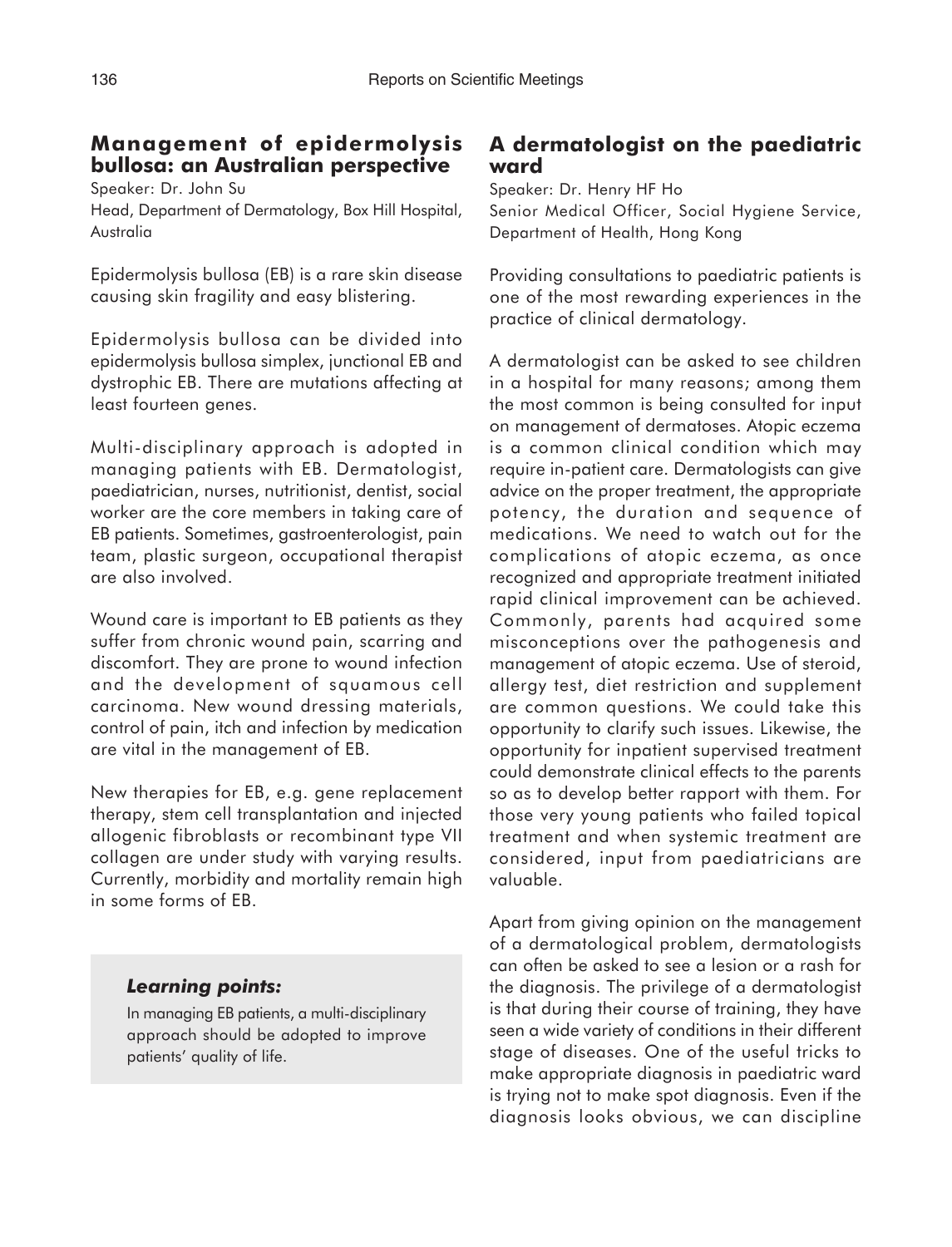ourselves to list another five differential diagnosis, and then find reasons to support or to refute them one by one; this could reduce the chance of making wrong diagnosis. Another good practice is to talk to the referring paediatrician. This approach is going to surprise you by how much useful information you could achieve compared with just reading clinical progress.

Skin biopsy is one of the most useful diagnostic tools to dermatologists. Our dermatology knowledge guides us to do the skin biopsy at appropriate time and site and also when not to perform it. We should also thank our paediatric colleagues for helping to give sedation to young patients in hospital when necessary before skin biopsy.

#### *Learning points:*

We may be consulted by paediatricians for numerous reasons like providing opinions on common dermatomes and some diagnosis puzzles. Input from paediatricians is valuable in clinical history and sometimes we may need the assistance from paediatricians to give sedation before some dermatological procedures like before doing skin biopsy.

## **Dermatitis flammeus: an emerging infection-related complication of atopic dermatitis**

Speaker: Dr. Johnny CY Chan Medical Officer, Division of Dermatology, Department of Medicine, Queen Mary Hospital, Hong Kong

Atopic dermatitis (AD) is a major public-health problem in many developed countries. The lifetime prevalence ranges from 10% to 20% in children and 1% to 3% in adults. The worldwide prevalence of AD is further increasing over the past decades. Infections are common complications of AD, for example impetigo, furuncles, erysipelas, eczema herpeticum etc.

A new phenomenon was observed in a cluster of AD patients who were complicated with pemphigus-like superficial erosions with high rate of positive bacterial culture in early swabs.

A retrospective study of 20 patients with atopic dermatitis who presented with pemphigus like lesions was done from January 2008 to September 2010 in a tertiary hospital and a private dermatologist clinic. The objective was to review on their demographic patterns, clinical features, microbiological profile, treatment and prognosis.

Patients aged between 17 months to 52 years old (mean age 23 years old). The sex ratio was equal. The severity of AD ranged from mild to severe. The skin lesions had an identical triphasic progression (erythema, hyperpigmentation and erosions) in all cases, with symmetrical and flexural predominance. The most consistent symptom was pain. The erythematous phase presented as illdefined bright red patches at the pre-existing eczematous lesions with excruciating pain. This commonly lasted for 1 to 2 weeks before evolving gradually into dark brown pigmentation (hyperpigmented phase), followed shortly by the erosive phase. After further 2 to 4 weeks lesions resulted in post-inflammatory hyperpigmentation. Serum anti-skin antibodies were positive in 4 patients with intercellular substance pattern. Superficial swabs were done within first week of onset of erosive lesions in 18 patients. Positive bacterial cultures were identified in 16 patients (80%) with involvement of Pseudomonas aeruginosa (38.9%) and Staphylococcus epidermidis (38.9%) respectively. Systemic second generation cephalosporin or anti-pseudomonal antibiotics and topical 2% mupirocin were used in all cases. Intravenous immunoglobulin was used in selected cases with widespread skin involvement. Complete resolution was seen in all cases, but recurrence rate was 35%. Positive culture for Pseudomonas aeruginosa was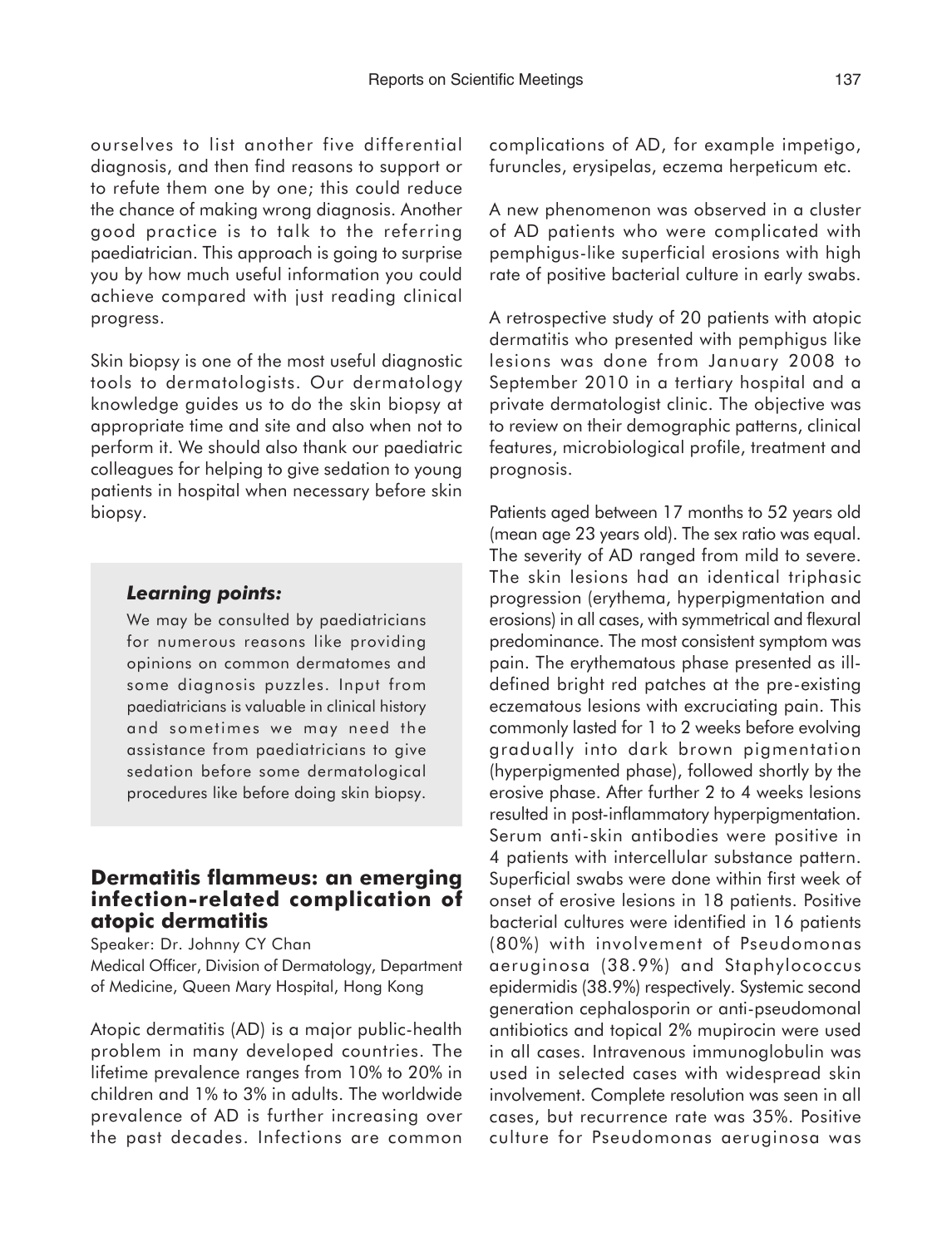associated with extensive erosions and hospitalization, but the pathogenic role of Pseudomonas aeruginosa is not yet clear.

#### *Learning points:*

A novel phenomenon "dermatitis flammeus" characterized by a triphasic progression from erythema to hyperpigmentation to erosion accompanied with pain was found in a group of AD patients. Pseudomonas aeruginosa may be one of the aetiologies.

## **Neonatal erythroderma**

Speaker: Dr. Chi-keung Yeung

Associate Consultant, Division of Dermatology, Department of Medicine, the University of Hong Kong, Hong Kong

Neonatal erythroderma is a paediatric dermatological emergency. Patients present with generalized erythema covering the whole body surface with significant physiological upset. They are prone to sepsis, dehydration, hypothermia and failure to thrive. Important differential diagnosis includes acute dermatitis, seborrheic dermatitis, disorders of cornification and primary immunodeficiency. Less common causes include psoriasis, metabolic disorders, drug hypersensitivity and diffuse cutaneous mastocytosis. Netherton syndrome typically presents with erythroderma, recurrent sepsis, failure to thrive, raised total IgE and multiple positive specific IgE with atopic tendency, hair abnormalities and high mortality in the first year of life.

Neonatal erythroderma accompany with pustules is an unusual condition which can by caused by acute generalized psoriasis. Cutaneous infections, especially bacterial infections by *Staphylococcus aureus* , disseminated herpes infection and candidiasis need to be considered in this scenario. Ichthyosiform disorders can sometimes present with intermittent pustules with background erythema. Making the correct diagnosis is an important step in management. Septic workup including blood culture and skin swab is useful to detect infectious causes. Skin biopsy is a usual tool for diagnosis. More precise and earlier diagnosis can be achieved nowadays with the advance in molecular testing and immunohistochemical staining.

Patient management includes supportive therapy with adequate fluid replacement and regular use of moisturizing bath and ointment-based emollients. When using topical medications like salicylic acid and corticosteroids, special precaution is required in view of the large surface to volume ratio and increase percutaneous penetration in erythrodermic state. Use of antibiotics is often needed to cover secondary infection. Nutritional support to replenish energy requirement is needed. Genetic counseling and family support is also essential.

Systemic retinoid like acitretin may be used in certain erythrodermic conditions like psoriasis and ichthyosis, but in the case of Netherton syndrome we need to be extra cautious.

### *Learning points:*

Neonatal erythroderma is a dermatological emergency. Common causes include acute dermatitis, seborrheic dermatitis, cornification disorders and primary immuno-deficiency. Intensive supportive therapy is needed. Use of systemic retinoids may be needed in psoriasis and ichthyosis but we need to careful when using systemic retinoids in Netherton syndrome.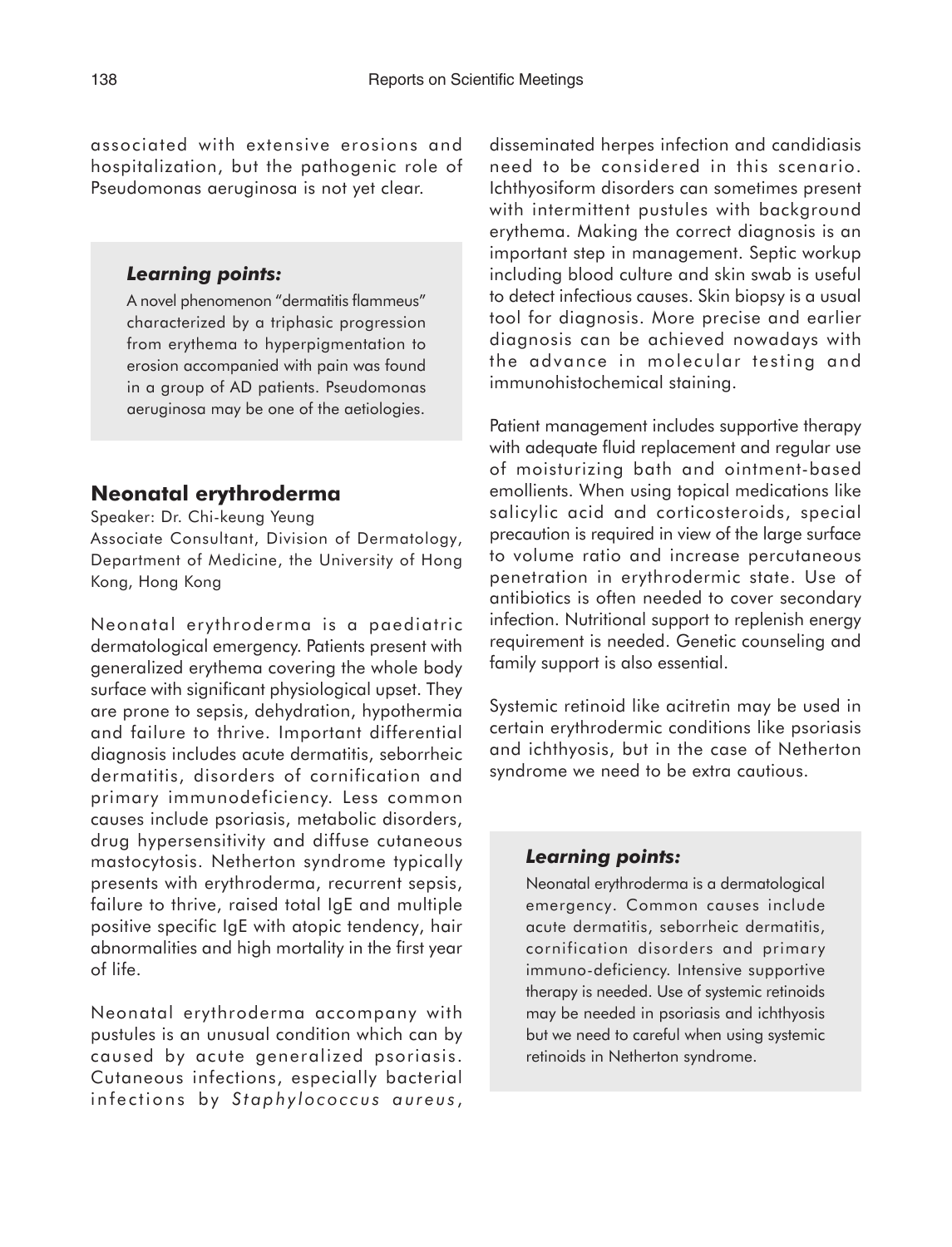# **Cutaneous manifestations of paediatric connective tissue disorders**

Speaker: Dr. Tsz-leung Lee

Associate Consultant, Department of Paediatrics and Adolescent Medicine, Queen Mary Hospital, Hong Kong

Various childhood connective tissue disorders (juvenile idiopathic arthritis, lupus erythematosus, juvenile dermatomyositis, childhood vasculitis, scleroderma) and hereditary autoinflammatory syndrome were discussed. Four warning signs of childhood rheumatic diseases include joint swelling or persistent joint pain, persistent non-itchy erythematous skin rash, muscle weakness and prolonged or recurrent fever.

The two forms of juvenile idiopathic arthritis (JIA) which present with skin manifestations are systemic onset JIA and psoriatic arthritis. Children with systemic onset JIA will present with transient rash, daily fever, arthritis, enlarged lymph nodes and serositis. The rash occurs during the peak of fever and resolved without pigmentation as fever subsided. Patients with psoriatic arthritis presents with psoriasis, nail involvement, dactylitis and distal interphalangeal joint involvement.

Cutaneous manifestations of systemic lupus erythematosus (SLE) include malar rash, urticarial like rash, alopecia, painless oral ulcer (usually in upper palate), etc. Malar rash occurs in only one-third of patients at disease onset. Discoid rash occurs less commonly in children with SLE compared to adult patients.

Patients with juvenile dermatomyositis present with malar rash, Gottron's papules, heliotrope rash, photosensitivity, nailfold capillary changes, calcinosis and lipodystrophy. The diagnosis can be confirmed by muscle biopsy.

Childhood vasculitis is classified by the size of vessels involved. Large vessel vasculitis include

Takayasu arteritis; medium vessel vasculitis include childhood polyarteritis nodosa, Kawasaki disease; small vessel vasculitis include Wegener's granulomatosis, Churg-Strauss syndrome. Children with Kawasaki disease presents with cervical lymphadenopathy, bilateral non-exudative conjunctivitis, strawberry tongue, polymorphic rash, swelling and skin peeling of extremities.

Chronic infantile neurologic cutaneous articular syndrome (CINCA) is a subtype of hereditary periodic fever syndromes. CINCA is characterized by urticarial eruption since birth, papilloedema, headache with cerebral vasculitis and joint involvement.

Syndromal disorders associated with severe acne include PAPA syndrome (pyogenic arthritis, pyoderma gangrenosum and acne) and SAPHO syndrome (synovitis, acne, pustulosis, hyperostosis and osteitis).

### *Learning points:*

Skin can act as a visible organ for the diagnosis and monitoring of connective tissue diseases. A careful examination of the skin and mucous membranes may demonstrate signs which aid in the diagnosis and early treatment of these disorders.

## **Pathogenesis of atopic dermatitis: an immunological perspective**

Speaker: Dr. John Su Head, Department of Dermatology, Box Hill Hospital, Australia

The relationship between atopic eczema, atopic sensitization and food allergy were discussed. Influential paradigms for the current understanding of the pathogenesis of atopic diseases include the hygiene hypothesis and the atopic march hypothesis.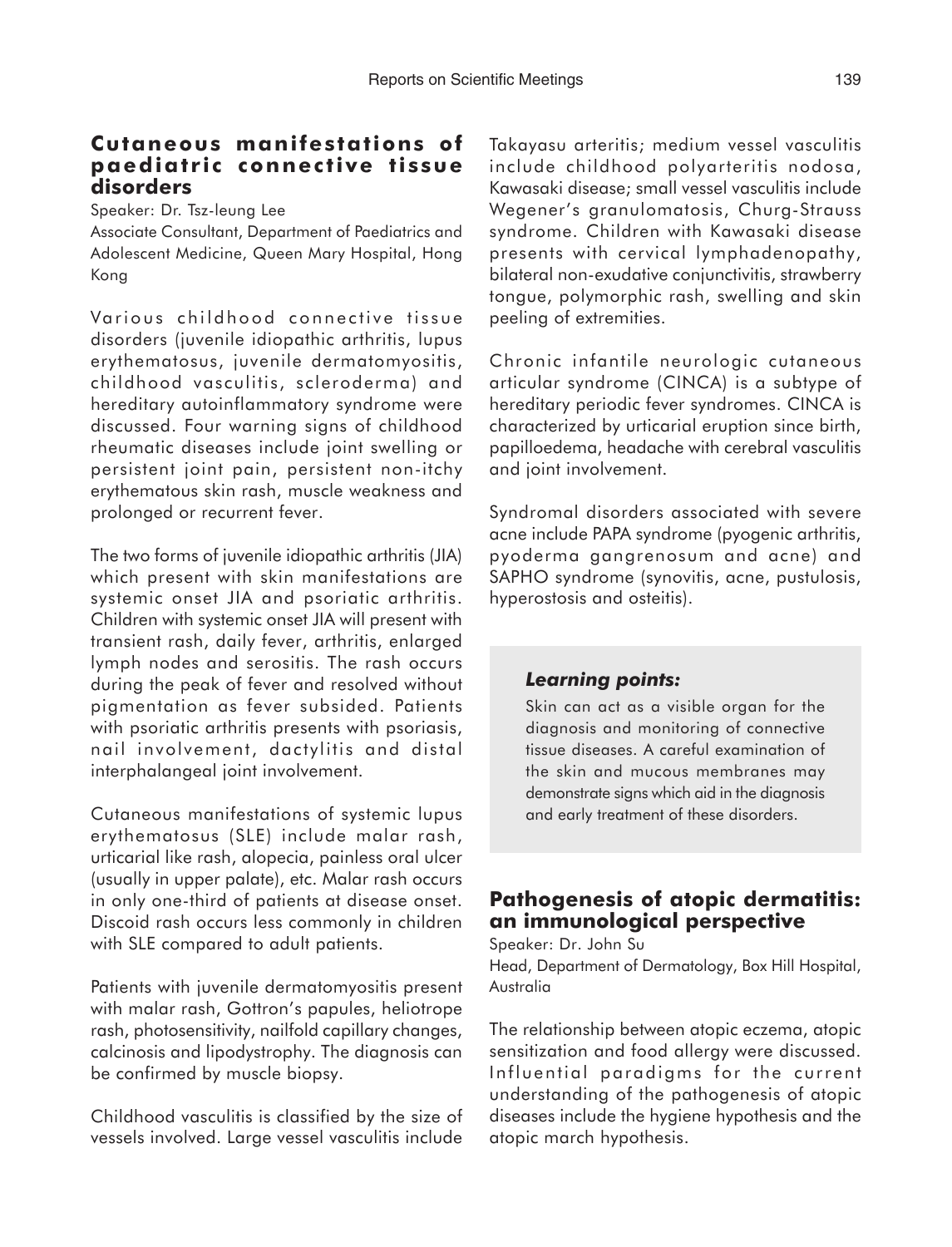The hygiene hypothesis postulates that the lack of early exposure to microbial antigens results in weakened Th1 immunity which increases Th2 driven atopic diseases. The possible preventive role of probiotics seems to support this hypothesis. However, Th2 polarization may itself impair host defences. Furthermore, pathogenic bacteria such as staphylococcus aureus not only directly act through released enzymes to exacerbate eczema, but also act as superantigens. Further studies are required to clarify the complex interplay between microbes

and the immune pathways.

The atopic march hypothesis proposes that early eczema itself predisposes to subsequent sensitization and the later development of asthma and allergic rhinitis. The discovery of filaggrin mutations related to eczema supports a structural basis for the disease. Filaggrin mutations appear to interact with food sensitization in predicting the development of asthma, which supports this hypothesis. However, filaggrin mutations seem to underscore half of children with moderate and severe eczema and only 15% of those with mild disease. Other possible ultrastructural anomalies need to be explored.

Food allergy is more prevalent amongst children with moderate and severe atopic eczema. Food hypersensitivity is characterized by objective reproducible symptoms or signs initiated by exposure to a defined food, at a dose tolerated by unaffected persons. It includes both food allergy (immune mediated by IgE, non-IgE, or mixed pathways) and food intolerance (nonimmune mediated). Eight food allergens are common in Australia: egg, milk, peanuts, tree nuts, fish, shellfish, wheat and soybeans. IgE mediated allergy usually presents within 2 hours of ingestion. Features include erythema, urticaria, angioedema, vomiting, diarrhoea, abdominal cramps, airway symptoms, floppiness in infants and hypotension. Non-IgE mediated reactions are less distinct and may present with unsettling of eczema over the next day(s). Important details in the history include nature of the allergen, method of cooking, amount of allergen ingested/contacted, person cooking the food, first or subsequent exposure, time before onset of symptoms and personal/family history of atopy. The results of investigations are interpreted alongside the clinical findings and therefore random testing of children may lead to unhelpful results. Skin prick tests (SPT) offer a rapid and visible result with better sensitivity than IgE radioallergosorbent (RAST) tests despite a small risk of non-allergic and allergic reactions. Although a positive test  $(>=3$  mm above saline control) has a high sensitivity (75-90%), it has a poor specificity (30-60%) with false positive results. A strong positive  $(>8-10$  mm) is more clinically relevant. Although a negative test has a high negative predictive value, it does not exclude non-IgE allergy. RAST tests must be interpreted responsibly given the problem of false positives and should only be done when clinically indicated. Double blinded placebo controlled oral food challenge remains the gold standard. Clinically indicated allergens should be avoided. Dietary nutritional adequacy should be examined and retesting performed usually in 6-24 months. Nut, fish and shellfish allergies will more likely persist. If there is concern about increased risk of anaphylaxis, appropriate education and supply of Epipen may be indicated.

#### *Learning points:*

The pathogenesis of atopic dermatitis may be explained by the hygiene hypothesis or the atopic march hypothesis. Food allergy testing (SPT/RAST) has poor specificity and should be performed only if clinically indicated and interpreted with care.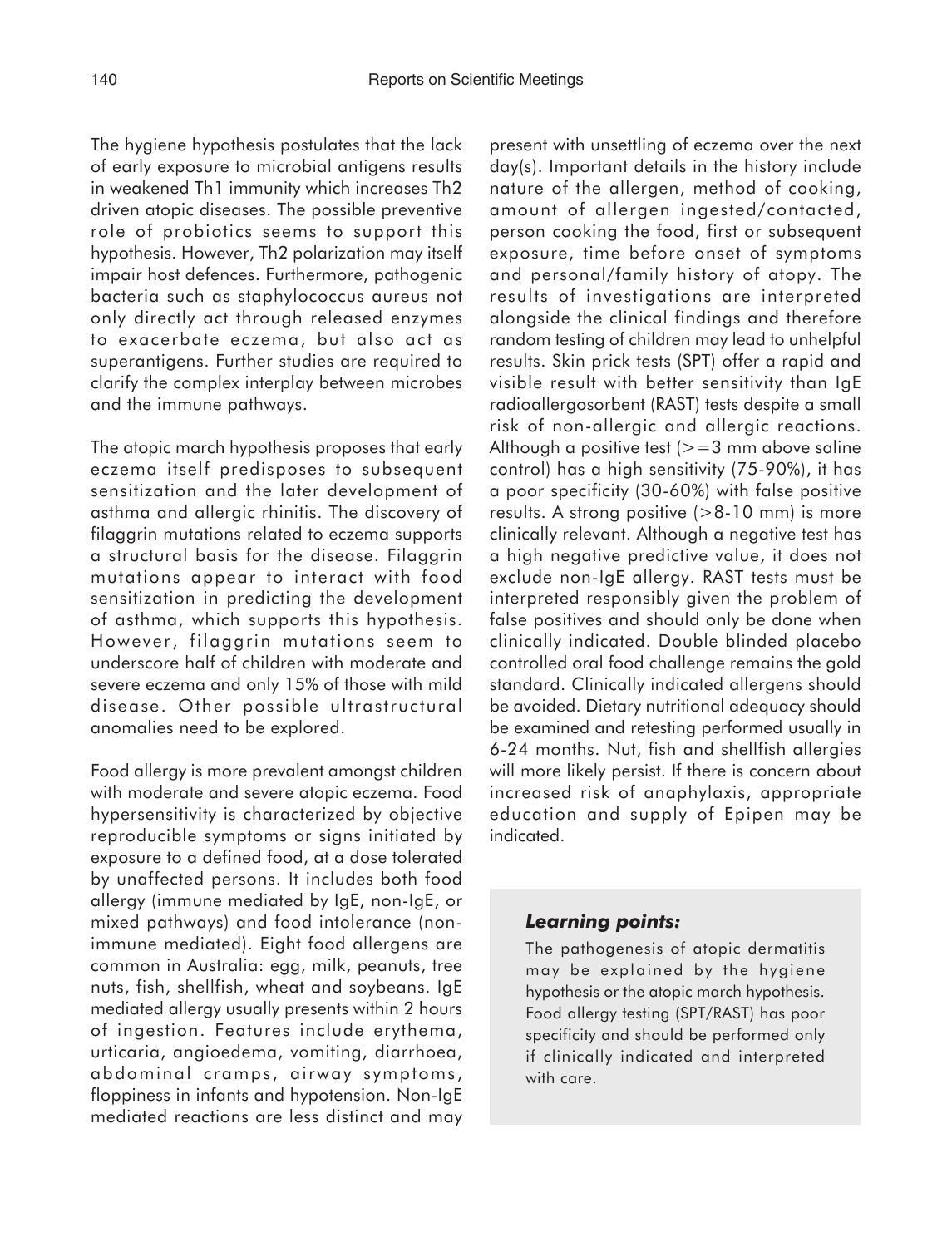## **Psychological disturbances and their associations with high risk behaviours in social hygiene clinic attendees**

Speaker: Dr. Angelina WM Au Dermatologist, Private Practice, Hong Kong

Sexually transmitted infection (STI) is not only a public health concern, it also imposes psychological morbidities including depression and anxiety to STI clinic attendees as shown in foreign studies. A self-administered questionnaire study recruited 374 patients attending 2 Social Hygiene clinics in the New Territories. The study employed Hospital Anxiety and Depression Scale (HADS) and 4 questions on high risk sexual behaviours including multiple sexual partners; trading money or drugs for sex; not using condom regularly; not using a condom during last sex. Using a HADS threshold of 8, 57.3% and 46.4% of the subjects had anxiety and depression respectively. If a higher threshold HADS of 11 was used, there were still 27.1% and 15.9% of the subjects having anxiety and depression respectively. This figure was much higher than patients with HIV and was comparable to those having breast carcinoma on adjuvant therapy. Concerning association with risky behaviours and STI diagnosis, depression was associated with trading money or drugs for sex but not with multiple sexual partners, inconsistent condom use or an increased of STI diagnosis. In contrast, anxiety was not found to be associated with any of the above high risk behaviours or increase of STI diagnosis.

# *Learning points:*

Depression and anxiety are highly prevalent in social hygiene clinic attendees, more awareness of their psychological suffering and early referral of those with psychological symptoms would be essential.

## **Clinical factors affecting treatment outcomes of methotrexate in patients with moderate-to-severe plaque psoriasis**

Speaker: Dr. Steven KF Loo Dermatologist, Private Practice, Hong Kong

Methotrexate (MTX) is a standard systemic treatment in moderate-to-severe psoriasis worldwide. The proposed mechanisms of action include: immunosuppressive effects, antiinflammatory effects and inhibition of epidermal proliferation. Nevertheless, use of MTX is limited by the unpredictable variation of efficacy and side effects.

A study was carried out to evaluate the efficacy and safety of MTX in local patients suffering from psoriasis, as well as to identify the relevant clinical factors that may affect the treatment outcome.

In the 20-week prospective observational study, 72 consecutive patients with moderate-to-severe psoriasis receiving MTX were recruited in Tuen Mun Social Hygiene Clinic between 1st October 2007 and 31st March 2009. Demographic data and cardiometabolic risk factors were compared between treatment responders (at least 75% improvement in psoriasis area and severity index [PASI 75]) and non-responders.

Sixty-one patients (61/72, 84.7%) completed the 20-week study and 32 of them (52.5%) achieved PASI 75 at week 20. Minor side effects were common (37/72, 51.3%) while most of the patients tolerated the treatment (61/72, 84.5%). Serious side effects (liver enzyme ALT elevated above two times of upper normal limit) were infrequent (2/72, 2.8%).

They had high prevalence of obesity [body mass index ≥25 kg/m<sup>2</sup>] (58.3%) and metabolic syndrome (MES) (48.6%). The mean baseline C-reactive protein (CRP) was in the range of high cardiovascular risk (3.1±1.8 mg/L). Presence of MES  $(OR_{Multivariate}=4.9, 95\% \text{ CI}:1.3-$ 18.4, p=0.02), CRP  $\geq 3$  mg/L (OR<sub>Multivariate</sub>=5.9,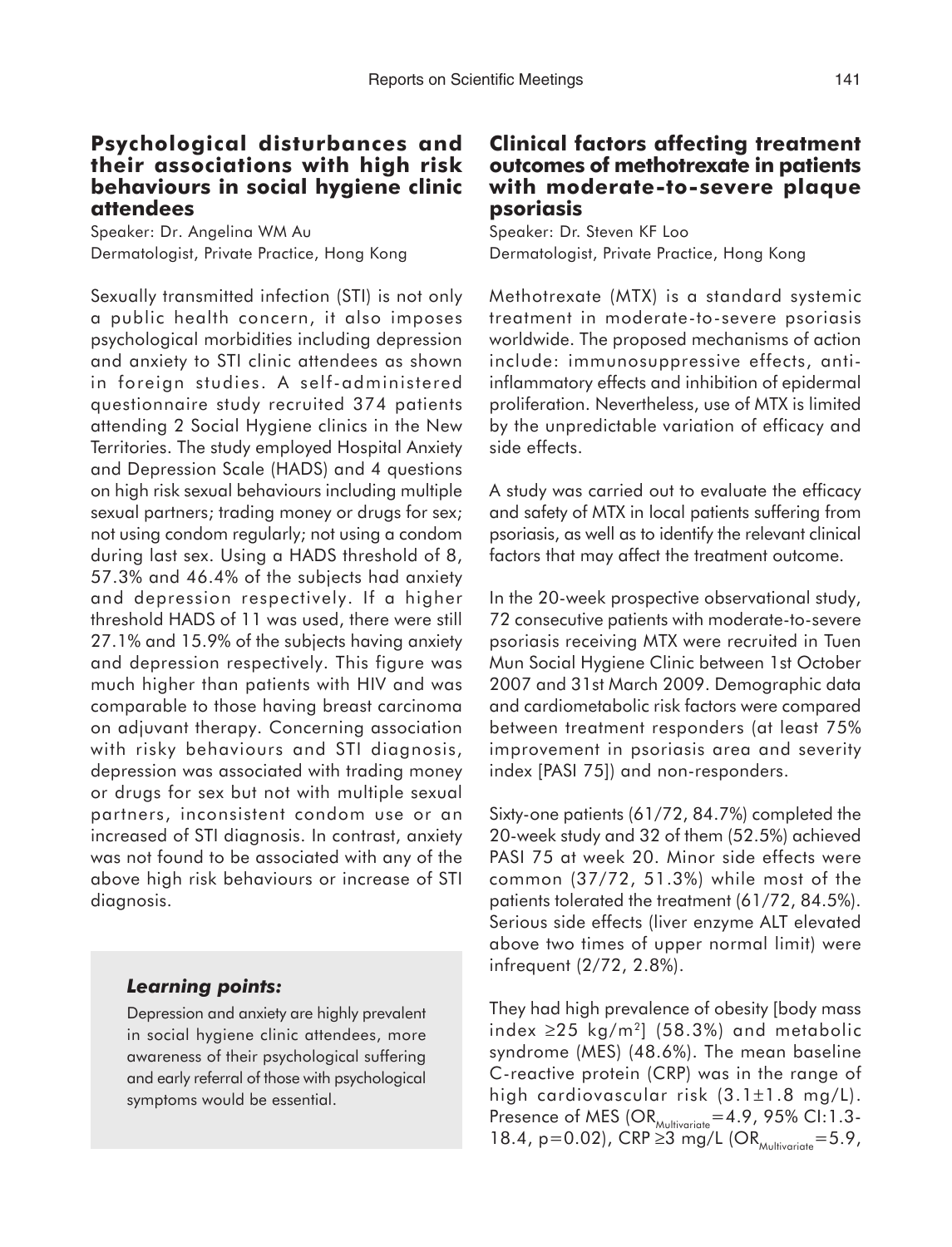95% CI:1.6-22.5, p=0.008) and age of disease onset  $\leq$ 50 years old (OR<sub>Multivariate</sub>=8.9, 95% CI:  $1.4-55.7$ ,  $p=0.02$ ) were independently associated with the non-responders.

The study revealed that MTX was an effective treatment in our local patients with psoriasis with PASI 75 of 52.5%. Age of disease onset younger than 50 years old, presence of MES and baseline CRP level greater than 3 mg/L are independent predicting factors for the treatment outcome of MTX. Optimizing the components of MES and reduction of systemic chronic inflammation may be beneficial to the treatment of psoriasis. Pharmacogenetic studies may allow personalized therapy of MTX in future.

age of sex debut was 18.6 years old and the mean time in sex industry was 3.2 years. There were 81% of female sex workers who always used condoms in vaginal sex, 45% in orogenital sex and 29% in anogenital sex.

This study found that non-specific genital infections (44%) were the most common sexually transmitted diseases among the female sex workers, followed by Chlamydia trachomatis (5.5%) and syphilis (10%). There were 50.7% of female sex workers having one or more STIs.

In this study, age, education level, ethnicity, marital status and condom use were not shown to be associated with increased risks for STIs.

## *Learning points:*

MTX is effective in local psoriatic population with tolerable side effect profiles. The management of psoriasis provides us opportunity in proactive screening of cardiovascular risk factors as holistic patient care.

## **Prevalence and risk factors for sexually transmitted infections among female sex workers in Hong Kong**

Speaker: Dr. Shiao-yi Wong Dermatologist, Private Practice, Hong Kong

A cross sectional prospective study was conducted from March 2009 to July 2009 in order to study various socio-demographic and behavioural risk factors for sexually transmitted infections (STIs) among local female sex workers. 201 female sex workers attending 2 major social hygiene clinics were recruited in this study.

The age of the patients ranges from 21 to 59 years old and with a mean of 35 years old. About 98% of subjects were Chinese and more than half of them were immigrants. The mean

### *Learning points:*

This study showed that sexually transmitted diseases were common among female sex workers in Hong Kong, more resources should be put on STI screening, education and behavioural surveillance.

## **The skin barrier dysfunction in atopic dermatitis** − **a clinical perspective**

Speaker: Dr. Mark BY Tang Consultant, National Skin Centre, Singapore

Atopic dermatitis (AD) is a chronic relapsing inflammatory skin condition characterized by skin redness (skin inflammation), dryness and itchiness. Skin barrier defect had been shown to play a key role in the initiation of AD.

The mutations within filaggrin (FLG) gene have been implicated as the strongest genetic risk factors for AD. FLG mutations are population specific, there are distinct Asian FLG mutations. It is inappropriate and inefficient to use European studies for assessing Asian population. A comprehensive FLG genetic analysis of more than 300 Singapore Chinese patients with AD was carried out. More than 30 FLG mutations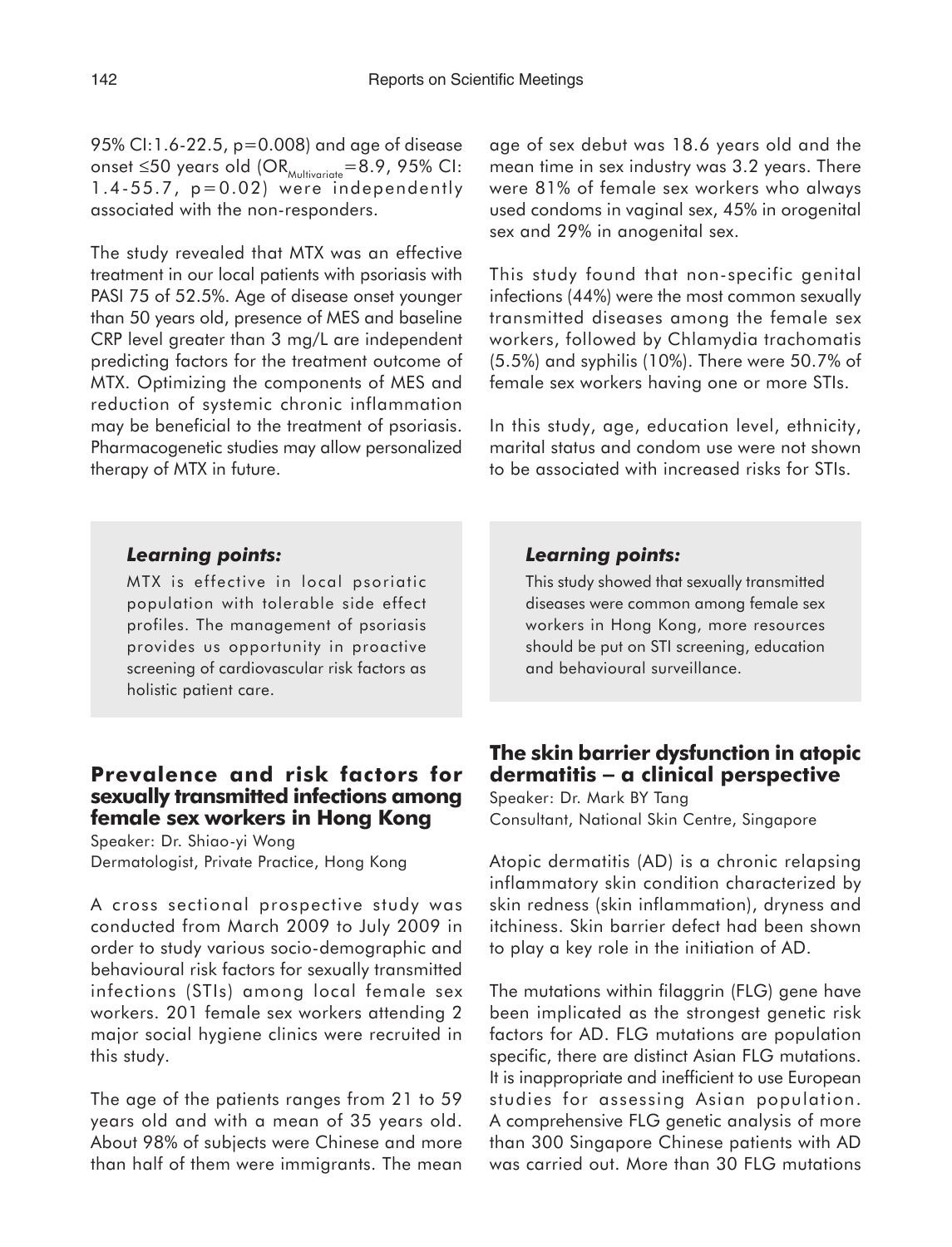and several novel FLG null mutations were identified. FLG mutations were associated with early onset of AD, higher SCORAD, more use of systemic steroid and increased risk of infection.

As skin barrier dysfunction plays an important role in the pathogenesis of AD, barrier repair is fundamental for optimal management of AD. This can be achieved by a good moisturizer which is more than just water. A good moisturizer should be barrier friendly-no wash out effect, barrier repair-lipid dominant e.g. ceramide-dominant and barrier enhance-containing active ingredient e.g. N-palmitoylethanol amide (PEA) which has anti-inflammatory effect that can decrease itchyness.

#### *Learning points:*

The skin barrier dysfunction plays a key role in the initiation and perpetuation of AD. Barrier repair is fundamental for optimal management of AD.

## **Innovation in the therapeutic skin care for atopic dermatitis**

Speaker: Dr. Eszter Baltas Department of Dermatology and Allergology, University of Szeged, Hungary

The prevalence of atopic dermatitis (AD) doubled or tripled during the past three decades and increase continuously worldwide. The diagnosis of the disease is based on the clinical presentation and on case history. Both parents and children should be educated about the avoidance of triggering factors and about the role of skin care. Skin barrier dysfunction, which can be in the form of pH alteration, antimicrobial defense disturbance, decrease in all lipid e.g. ceramides or decrease in natural moisturizing factors (NMF) acts as the fundamental role in the pathogenesis of AD. Ceramides are important for stratum corneum cohesion that form an impermeable barrier and maintain cutaneous hydration. Its

metabolites have antimicrobial actions also. Therefore, decrease in ceramides would lead to increase in tranepidermal water loss (TEWL) that would initiate and perpetuate AD. Clinical studies have shown that specific skin care products e.g moisturizer and body wash can help to control AD effectively. For moisturizer, the principle of occlusion, humectants and emollient form the central role of stratum corneum maintenance. Moisturizer that contains occlusive agent e.g. petrolatum, Stearyl alcohol, etc, humectants e.g. glycerin, propylene glycol, etc, emollient e.g. dimethicone, aluminium hydroxide can achieve rapid and effective disease control with decrease in TEWL that decrease dryness and itchiness of skin. A good body wash should bring about effective cleansing without skin damage. Body wash with hygroscopic properties e.g. pyrrolidone carboxylic acid (PCA) which are part of the natural moisturizing factor can help increase skin hydration and hence reduce erythema, dryness, roughness and itchiness of skin.

#### *Learning points:*

Skin care plays an important role in the management of AD. Some specific skin care products can help to improve the quality of life and treatment outcome for AD patients.

### **Staphylococcus aureus and atopic dermatitis**

Speaker: Dr. Mona LS Chiu Dermatologist, Private practice, Hong Kong

Atopic dermatitis (AD) is a common chronic inflammatory skin disease. Its lifetime prevalence ranges from 1% to 3% in adults and 10% to 20% in children. The prevalence in school children is estimated to be around 15% in Hong Kong.

Environmental factors have an essential role in the immuno-pathogenesis of atopic dermatitis. *Staphylococcus aureus (S. aureus*) colonization is one of the most common and important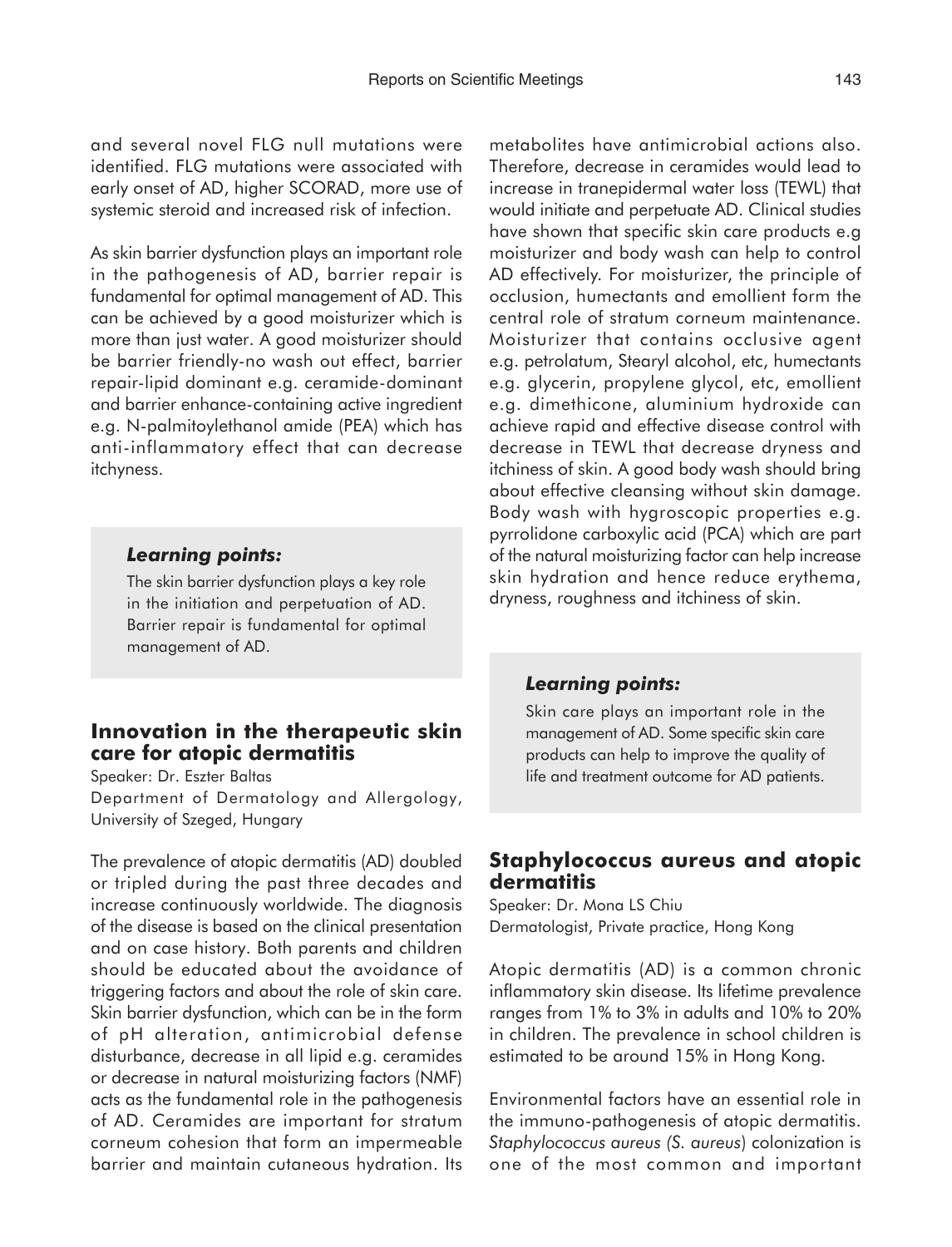environmental triggers. The clinical severity of atopic dermatitis correlates well with *Staphylococcus Aureus* colonization. *S. aureus* can produce super-antigens which can lead to the increased cutaneous inflammation in AD though several mechanisms. Firstly, they can interact with the major histocompatibility complex class 2 molecules and the β-chain of the T-cell receptor to induce T-cell proliferation and activation of the inflammatory cascade, without the need for antigen-presenting cells. Secondly, superantigens increase the expression of cutaneous lymphocyteassociated antigen on T cells and the production of numerous keratinocyte derived chemokines which can increase T-cell recruitment into the skin. Lastly, super-antigens can give rise to the development of resistance to local corticosteroid therapy.

Ninety percent of patients with moderate to severe AD are colonized with *S. aureus* compared with one-third of the general population. Two major factors are responsible for the increased carriage of *S. aureus* in AD patients, the defective skin barrier function and compromised innate skin immunity. There is decreased level of ceramides in the stratum corneum of AD skin. The reduction in ceramides can lead to an increase in transepidermal water loss and ultimately leads to dry, cracked skin. Moreover, the expression of barrier proteins like filaggrin, involucrin and loricrin are reduced in AD patients, resulting in defective skin barrier. Cathelicidins and β-defensins are inducible antimicrobial peptides with antimicrobial activities against viruses, fungi, and bacteria including S. aureus. Cathelicidin LL-37 and human β-defensin 2 levels are reduced in AD patients. The impaired skin immunity together with the defective skin barrier makes skin of AD patients prone to *S. aureus* infection.

A recent study in Hong Kong found that there is an increase in nasal carriage of *S. aureus* among close contacts of AD patients compared with normal control. It is postulated that close contacts and the living environment of the AD patients may serve as a reservoir of *S. aureus* that can contribute to re-colonization of *S. aureus* in AD patients.

## *Learning points:*

*Staphylococcus aureus* is a common environmental trigger for atopic dermatitis. Clinical severity of AD correlates well with *Staphylococcus aureus*. Recent study has found there is increase in nasal carriage of *Staphylococcus aureus* among close contacts of AD patients in Hong Kong.

# **Update on acne therapy**

Speaker: Dr. Derrick CW Aw Consultant, Department of Dermatology, National University Hospital, Singapore

Acne vulgaris is a chronic disease as it has a pattern of recurrence and relapse, prolonged course and psychological disturbance to patients. There has been an increased knowledge on pathophysiology of acne vulgaris recently. There is evidence showing that inflammatory events may precede hyperkeratinization. In addition, sebaceous glands may act as neuroendocrine organs that can coordinate and execute local inflammatory responses to stress thus affect normal functions. It has also been shown that oxidized sebum can stimulate keratinocyte hyperproliferation.

Antibiotics resistance has become an important issue in recent decades. The emergence of resistant strains of *propionibacterium acnes* is associated with the use of erythromycin, clindamycin and tetracycline. Therefore, every effort should be made to prevent the development of resistance. If systemic antibiotics are needed, they should not be used alone but in combination with topical retinoid or benzoyl peroxide. When there is no or only slight improvement in treatment response, we should consider stopping the systemic antibiotics after a trial of 2-3 months. Topical and systemic antibiotics should be avoided using together as this might lead to the development of resistance.

The combination of topical 0.1% adapalene and 2.5% benzoyl peroxide gel has been shown to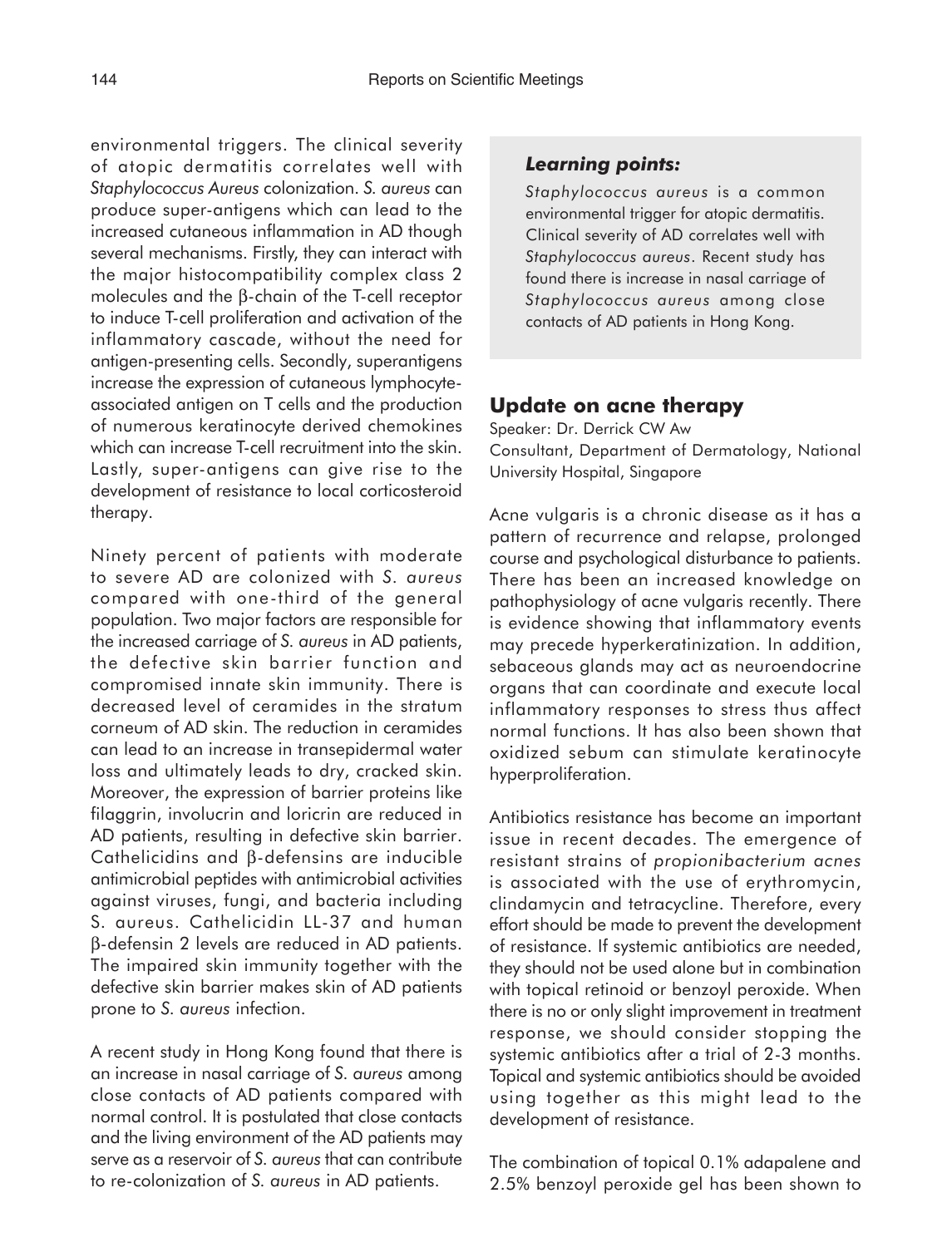improve patient compliance, reduce lesion count and speed up the onset of action. This combination demonstrates a synergistic effect since the final efficacy of adding both components is greater than the sum of individual component when used separately. This can be explained by the fact that adapalene and benzoyl peroxide can both facilitate the absorption of one another.

Blue light therapy is effective for acne patients who can not use or not tolerate systemic therapies e.g. pregnant ladies. However, the main drawback is high relapse rate after stopping.

#### *Learning points:*

New knowledge on pathophysiology of acne gives us a better understanding on how to approach patients with acne. Antibiotics resistant *propionibacterium acnes* has become more and more common and there are measures in the treatment to help fight against it. Adaplene and benzoyl peroxide exert synergistic effect which can increase the therapeutic efficacy.

# **Update on psoriasis**

Speaker: Dr. Diamant Thaci Senior Consultant, Department of Dermatology, Johann Wolfgang Goethe University, Germany

Psoriasis is a chronic inflammatory dermatosis. It affect not only skin and nail, but also joint in 5-30% of patients. Moreover, patients with this chronic inflammatory condition are at higher risk of diabetes mellitus, hyperlipidaemia, hypertension and coronary artery disease.

Various treatment modalities are available for treating psoriasis, and management of psoriatic patients should be individualized. Treatment modalities can be broadly classified into topical and systemic agents. Topical treatment like keratolytics, steroid and vitamin D analogue can be used for localized disease without associated arthritis. For moderate-to-severe disease, systemic treatment include phototherapy, immunosuppressant and biologics are usually required. However, these agents are usually associated with systemic side effects.

With better understanding of the aetiology of psoriasis, tumor necrosis factor alpha (TNF- $\alpha$ ) is believed to play a central role in the pathogenesis of psoriasis. Emerging evidence also showed that TNF- $\alpha$  antagonists to be one of the most effective measures in treating psoriasis. Currently three TNF- $\alpha$  antagonists are available for use in psoriasis, which include infliximab, etanercept and adalimumab. Infliximab and adalinumab were shown to be highly effective in treating psoriasis with relatively rapid onset. However, the efficacy declined with continuous use of infliximab while adalimumab had a relatively steady response. Etenercept had been studied in childhood psoriasis and showed promising results. Apart from its promising results in treating psoriasis, TNF-α antagonists had also been shown to reduce risk of myocardial infarction.

According to guideline proposed by British Association of Dermatologists in 2009, biologics can be considered in patients who have severe cutaneous disease (body surface area >10%) with or without joint involvement, and either cannot tolerate or unresponsive to phototherapy and other systemic agents. Infliximab and adalimumab are the treatment of choice if rapid disease control is preferred. Ustekinumab, which is an interleukin -12 and -23 antagonists, is reserved as second line treatment when the patients fail all TNF-α antagonists. Biologics can be used in combination with other treatment modalities like topical agent, phototherapy, and systemic agents like methotrexate. However, concomitant use of biologics and azathioprine is not recommended, as it was shown to increase risk of lymphoma. Side effects of biologics included severe infection, reactivation of tuberculosis, demyelination, heart failure and lymphoma. To date, there is no reported case on lymphoma in psoriatic patients receiving biologics.

#### *Learning points:*

Biologics have shown promising results in treating psoriasis. However, long term studies might be needed to better delineate its safety profile.